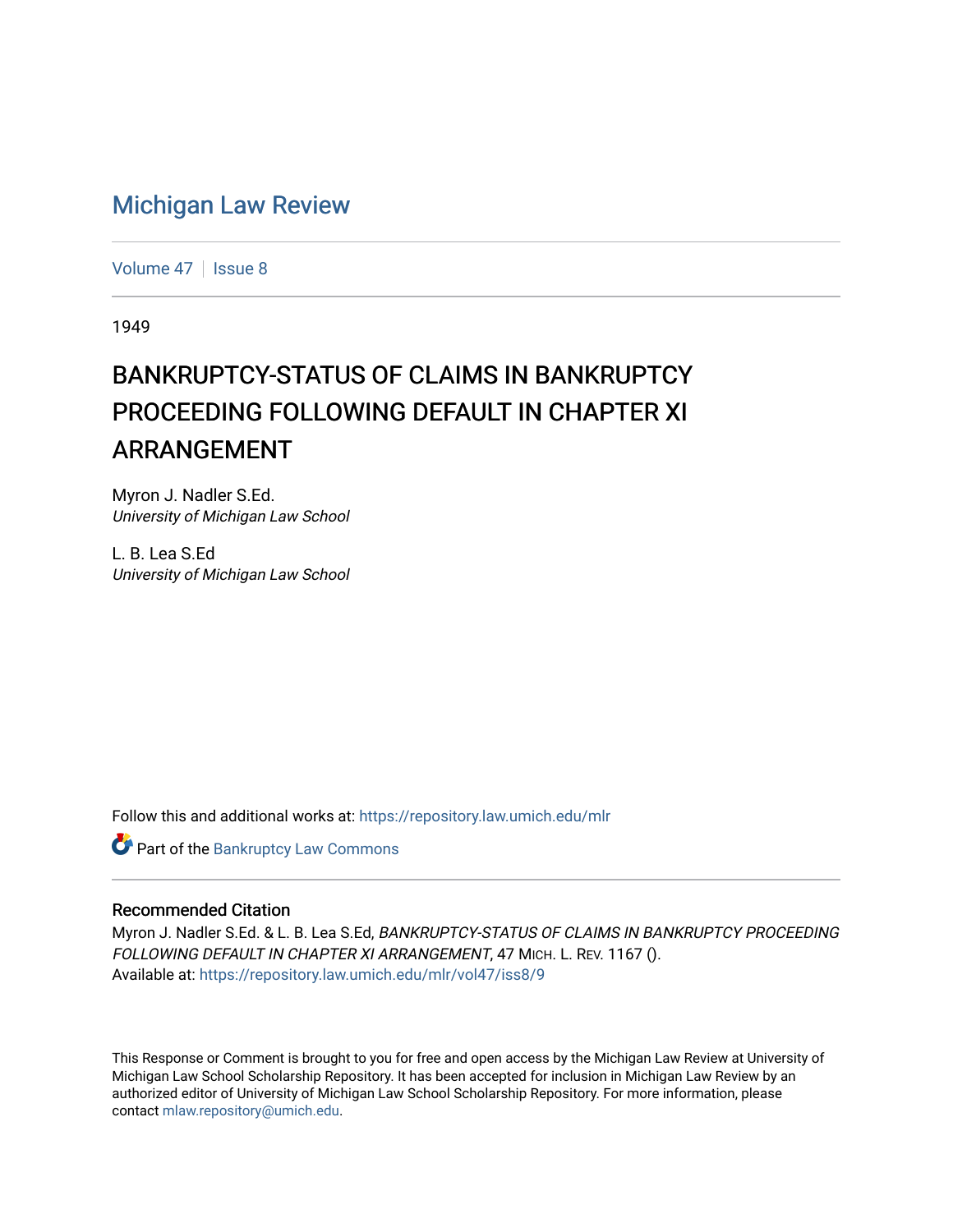# **COMMENTS**

BANKRUPTCY-STATUS OF CLAIMS IN BANKRUPTCY PROCEEDING FOLLOWING DEFAULT IN CHAPTER XI ARRANGEMENT-A significant question arising under the Bankruptcy Act of 1938 which has not been satisfactorily dealt with by the statute is the relative status, in a bankruptcy proceeding precipitated by the debtor's default under the terms of a chapter XI arrangement, of claims of creditors participating in the arrangement and of those who became creditors after confirmation. Specifically, the problem is whether the old creditors, those who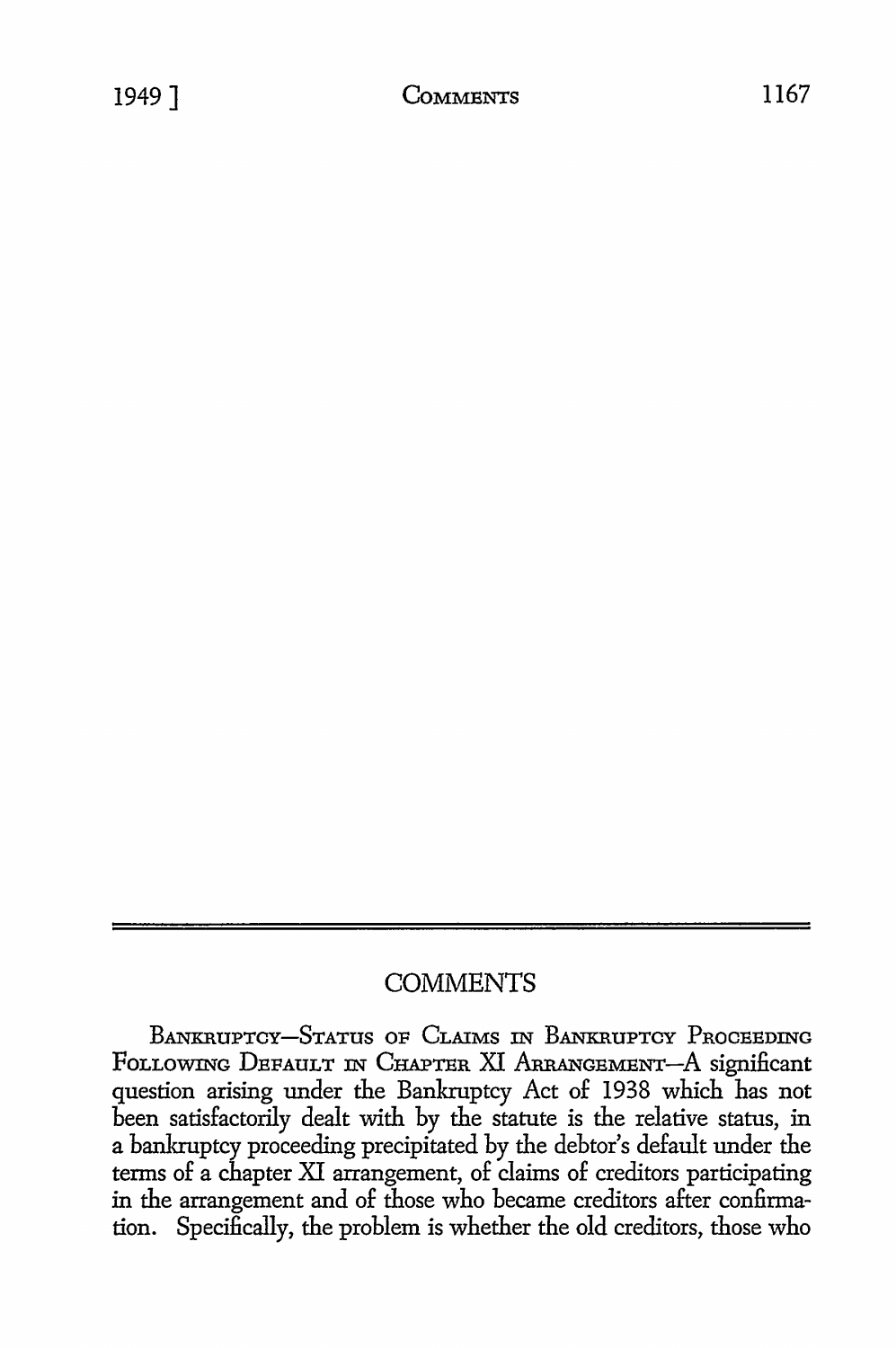participated in the arrangement, can prove *to* the amount of their original claims, or merely *to* the extent of their claims as scaled down by the terms of the arrangement; and whether the new creditors, those extending credit after confirmation of the arrangement, can participate in the bankruptcy proceeding, and if so, whether their claims should be accorded priority over those of the old creditors. A satisfactory solution must be premised upon the policy underlying chapter XI arrangements, debtor rehabilitation. To foster rehabilitation, the status accorded old and new claims should provide an incentive *to*  old creditors *to* participate in the arrangement, and, at the same time, furnish an inducement *to* new creditors *to* extend credit after confirmation. The statute contains no express solution to these problems. The few courts considering the matter have reached divergent and unsatisfactory results. It has been recognized that the answer lies in legislative action, for a proposed amendment is currently pending before Congress. Facing the possibility of a business recession, an examination of the problem and its background and evaluation of the proposed legislation are particularly timely and desirable.

### A. COMMON LAW AND STATUTORY DEVELOPMENTS PRIOR TO 1938

# *1. Revival of Claims Participating in Compositions or Extensions a-fter Def a ult by Debtor*

*a. Common Law.* Arrangements under chapter XI and compositions under previous bankruptcy statutes had their inception in the common law composition. It was well recognized at common law that a debtor could contract with willing creditors for a discharge of his debts upon part payment or promise of part payment of the amounts owed them. Commercial expediency demanded that this type of agreement be enforceable despite the difficulties courts encountered in finding consideration in the orthodox sense.<sup>1</sup> This is demonstrated by the statement generally found in the cases that a composition is an exception to the general rules governing consideration.<sup>2</sup> The composition may be characterized as a third party beneficiary contract between the creditors for the benefit of the debtor, as a promise by the creditors not to sue the debtor on their claims,<sup>3</sup> as a release of such

<sup>1</sup>*At* common law part payment or promise of part payment of a liquidated debt was not sufficient consideration to discharge the whole debt. Foakes v. Beer, 9 App. Cas. (H.L.) 605 (1884).

<sup>215</sup> C.J.S., Compositions with Creditors §5; 26 CoL. L. RBv. 77 (1926).

s The legal difficulties arising from this characterization are indicated in Slater v. Jones, L.R. 8 Ex. 186 (1873).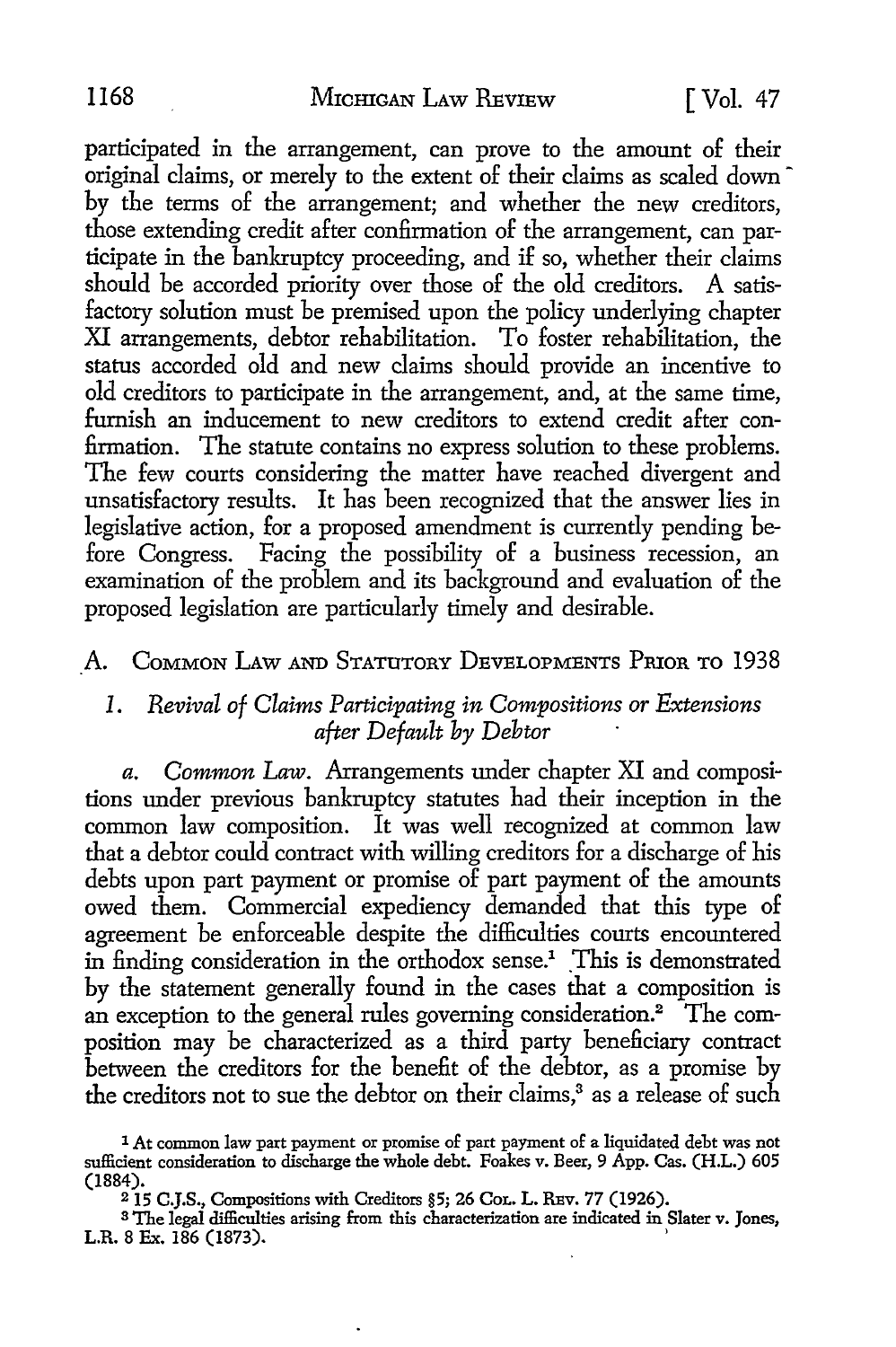claims,<sup>4</sup> or, most logically, as being in the nature of an accord and satisfaction.<sup>5</sup>

If the creditors have accepted a promise of part payment rather than part payment itself, the composition being wholly executed, the original claims are discharged upon making the agreement. 6 A problem arises only if the agreement is executory. If the debtor defaults on his promises under the composition, and such agreement is described as being in the nature of an accord and satisfaction, it is clear that the creditors may recover on their original claims, for an accord without a satisfaction is no defense to a suit on the contract sought to be discharged.<sup>7</sup> Should the agreement be characterized otherwise, the same result can often follow on the theory that default is a substantial failure of consideration giving the creditors an option to rescind, which, if exercised, would place them in their original positions.8 The cases uniformly hold, often without mention of the theory of decision, that default by the debtor under an executory agreement revives the original claims of the creditors.<sup>9</sup>

*b. The Bankruptcy Act of 1867, as amended in 1874.* The common law composition was inadequate in many respects as to both the debtor and his creditors. Participating creditors were not protected against the possibility of dissenting creditors levying individual processes against the debtor's estate during the period when their own original claims were barred by the agreement. From the debtor's perspective, it failed as a rehabilitation device, inasmuch as nonassenting creditors could not be forced to participate and give a discharge. The first Congressional attempt to remedy these shortcomings

<sup>4</sup>Bowen v. Holly, 38 Vt. 574 (1866).

<sup>5</sup>Jn re Clarence A. Nachman Co., (C.C.A. 2d, 1925) 6 F. (2d) 427. Regardless of the particular characterization chosen, conventional consideration can be found either in the mutual promises of the creditors to forego a portion of their claims, or in the debtor's surrendering or promise to surrender his privilege of preferring one of his creditors over the others. I CONTRACTS RESTATEMENT §84, comment d (1932); I WILLISTON, CONTRACTS, rev. ed., §126 (1936).

<sup>6</sup>Jn re Plaza Music Co., (D.C. N.Y. 1934) 10 F. Supp. 310; Mullin v. Martin, 23 Mo. App. 537 (1886). There was a rebuttable presumption at common law that the composition was a bilateral agreement. In re Carton Co., (D.C. N.Y. 1906) 148 F. 63.

<sup>7</sup>Jn re Clarence A. Nachman Co., (C.C.A. 2d, 1925) 6 F. (2d) 427; Allen v. Harris, l Ld. Raym. 122 (1696).

s The creditors may elect to enforce the composition agreement and sue for damages on the new cause of action. Brown v. Farnham, 55 Minn. 27, 56 N.W. 352 (1893); Bailey v. Boyd, 75 Ind. 125 (1881). Mullin v. Martin, 23 Mo. App. 537 (1886), expressly denies rescission, since the notes themselves had been taken as consideration.

<sup>9</sup>Home Ben. Assn. v. Gayle, (Tex. App. 1941) 147 S.W. (2d) 280; Braude v. Vehon, 201 Ill. App. 486 (1916); In re Carton Co., (D.C. N.Y. 1906) 148 F. 63; Flack v. Garland, 8 Md. 188 (1855).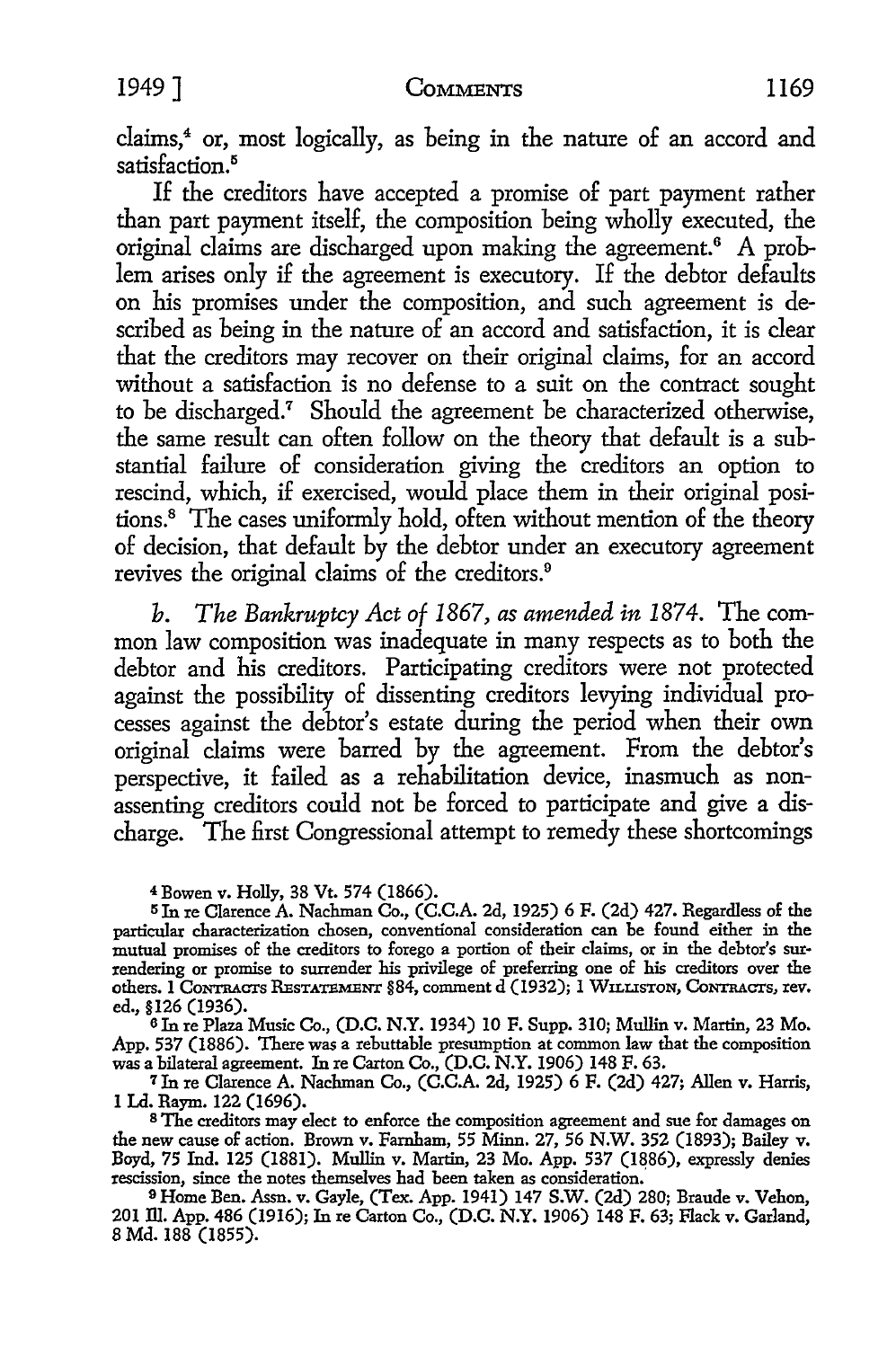was the 1874 amendment to the Bankruptcy Act of 1867.<sup>10</sup> This enactment provided that the acceptance of a composition agreement by a majority in number and three-fourths in value of a debtor's creditors, upon approval by the court, had the legal effect of an acceptance by all. $\overline{11}$  In this manner, the non-assenting creditors were compelled to accept the payments provided by the terms of the composition when this condition precedent was fulfilled, or they were barred from any satisfaction of their claims. Under this act composition became a judicial procedure subject to the supervision and direction of the bankruptcy court, and the express statutory authorization relieved the courts of the necessity of inquiring into the matter of consideration with all of its attendant difficulties. However, since Congress did not indicate a contrary intent, it was generally agreed that this statutory scheme did not change the existing view that the debtor was discharged only after the composition was fully executed.<sup>12</sup>

3. *The Bankruptcy Act of 1898.* The composition provisions of the Act of 189813 reflected the decided change in Congressional attitude toward bankruptcy legislation, which began to emphasize the rehabilitation of the harassed but honest debtor.<sup>14</sup> The principal contribution of the new act was the discharge provision, section 14 (c). After the requisite number of acceptances by creditors, the act provided for a confirmation of the composition by the court,<sup>15</sup> and stated that this confirmation would "discharge the bankrupt from his debts, other than those agreed to be paid by the terms of the com-

1018 Stat. L. 178-186 (1874). The amendment was adopted, almost verbatim, from the English Bankruptcy Act of 1869 (32 & 33 Viet. c. 71).

11 18 Stat. L. 182, §17 (1874).

l2 It was generally held that, on default, creditors could sue on their original claims even in a state court. Harrison v. Gamble, 69 Mich. 96, 36 N.W. 682 (1888); Whittemore v. Stephens, 48 Mich. 573, 12 N.W. 858 (1882); Pupke v. Churchill, 91 Mo. 81, 3 S.W. 829 (1887); *contra:* Defford v. Hewlett, 49 Md. 51 (1878); In re Bayly, (C.C. La. 1879) 2 Fed. Cas. 1085, held that the creditors' only remedy was enforcement of the composition, or, resumption of bankruptcy. The English Bankruptcy Act of 1869 (32 & 33 Viet. c. 71) §126, was also interpreted to allow revival. Edwards v. Coombe, L.R. 7 C.P. 519 (1872); In re Hatton, L.R. 7 Ch. 723 (1872); Newell v. Van Praagh, 43 L.J.C.P. (n.s.) 94 (1874).

Most courts held that the amendment of 1874 did not change the view that if the promise itself were accepted as satisfaction, action on the old claim was forever barred, but a few departed from this and stressed that section 17 stated that payment should be made in "money." Thus they held that notes (i.e., promises) did not suffice, even though the parties might have intended to accept them in full satisfaction. Ransom v. Geer, (C.C. N.Y. 1882) 12 F. 607; In re Hurst, (C.C. Mich. 1876) 12 Fed. Cas. 1020; Defford & Ely v. Hewlett, 49 Md. 51 (1878); *contra:* In re Kinnane Co., (D.C. Ohio 1915) 221 F. 762. For criticism, see Pupke v. Churchill, 91 Mo. 81, 3 S.W. 829 (1887).

13 30 Stat. L. 549, §12 (1898).

14 In re Mirkus, (C.C.A. 2d, 1923) 289 F. 732.

15 30 Stat. L. 549, §12 (1898).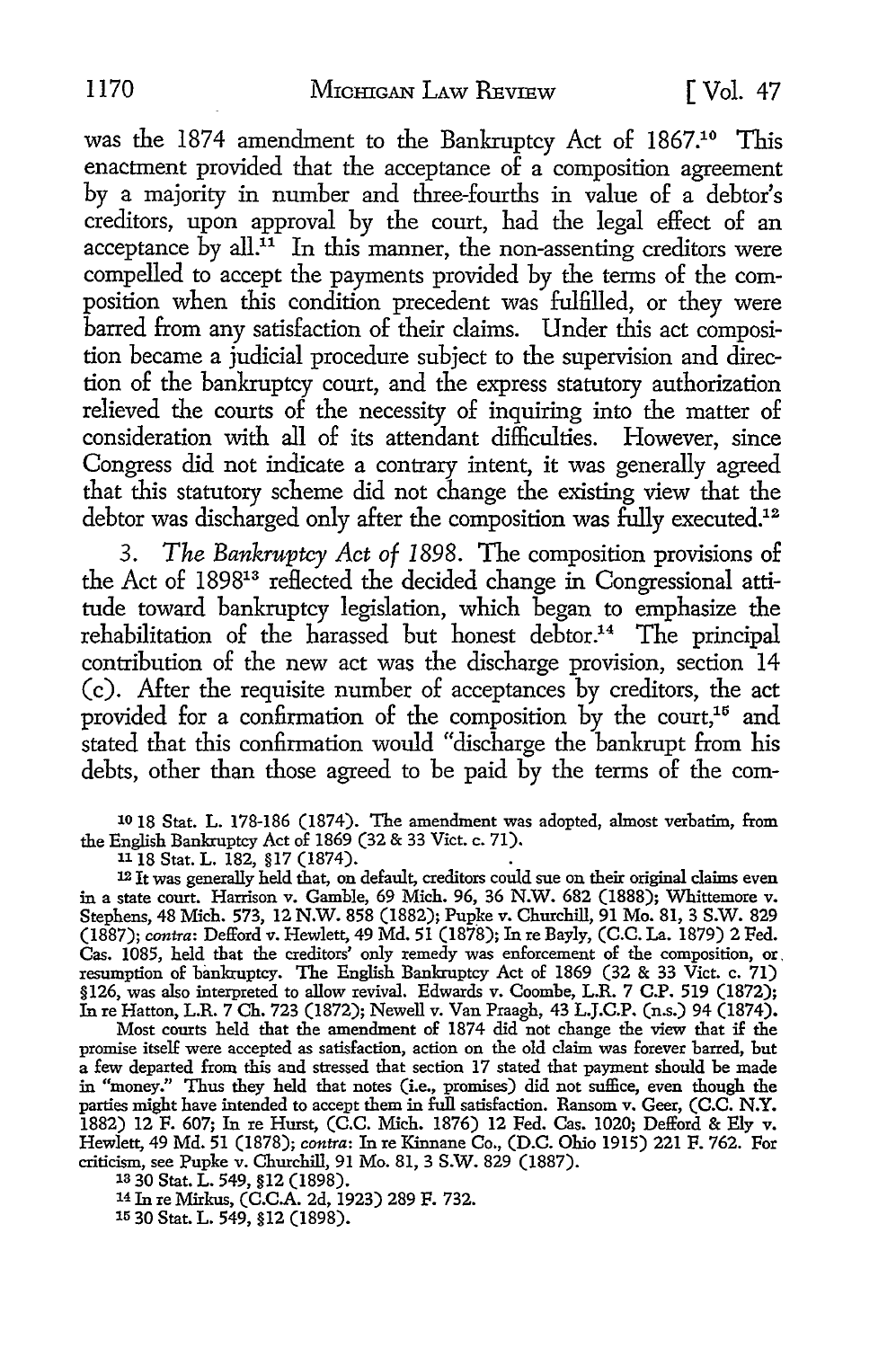position and those not affected by a discharge."16 Though it seems clear from the statutory language that the order of the court confirming the composition would discharge the original debts and leave the creditors, in the event of default, with substituted causes of action based on the obligations "agreed to be paid by the terms of the composition,"17 the early cases were by no means in harmony.

Some courts continued to apply the common law doctrine, reasoning that since unwilling creditors were forced to accept the composition, it would be inequitable to derogate from their prior privilege either to sue in a state court in an assumpsit action for the amount of their original claims or to prove this amount in a subsequent bankruptcy proceeding.18 This question was eventually settled by the holdings in *Jacobs 11. Fensterstock19* and *In re Mirkus,20* which ruled that confirmation of the composition was an absolute discharge and that default under the terms of the agreement did not detract from the efficacy of this order as a discharge. Consequently, upon default, only the composed amount of the claim could be recovered in a suit brought in a state court, or proved in a subsequent bankruptcy proceeding.21 This latter view is the necessary interpretation to effectuate the policy of debtor rehabilitation. To give the debtor a fresh start in business he must be able to deal with new creditors on the basis that he has been relieved of his old debts and left merely with the burden of paying his obligations under the composition.

The wave of business failures attending the depression of the - 1930's caused Congress to enact further debtor rehabilitation measures.22 Section 74 afforded relief, through compositions or extensions of time for payment of debts, to non-corporate debtors who were not insolvent but who needed simply a moratorium.<sup>23</sup> Although confirmation of the agreement was not expressly given the effect of a discharge, it seems clear that section 14 (c) applied equally to plans under section 74 as it did to compositions under section 12 of the act of 1898.24 The

16 30 Stat. L. 550, §l4c (1898).

*11* Ibid.

18 Page v. Carton, 64 Misc. 645, 120 N.Y.S. 277 (1909); Am. Woolen Co. v. Friedman,- 97 Misc. 593, 163 N.Y.S. 162 (1916); Beck v. Witteman Bros., 185 App. Div. 643, 173 N.Y.S 488 (1918); cf. Wood v. Vanderveer, 55 App. Div. 579, 67 N.Y.S. 371 (1900); 31

A.L.R. 439 (1924). 10 236 N.Y. 39, 139 N.E. 772 (1923).

18 236 N.Y. 39, 139 N.E. 772 (1923).<br><sup>19</sup> 236 N.Y. 39, 139 N.E. 772 (1923).<br><sup>20</sup> (C.C.A. 2d, 1923) 289 F. 732, 33 Yale L.J. 105 (1923).

21 See notes 19, 20, supra; also In re Kornbluth, (C.C.A. 2d, 1933) 65 F. (2d) 400.

22 47 Stat. L. 1467, §§73-77 (1933); 48 Stat. L. 912, §§77 A, 77B (1934).

23 99 A.L.R. 1325 (1935); 33 CoL. L. REv. 704 (1933).

24 CoLLIER, BANKRUPTCY, 13th ed., 239 (Supp. 1938).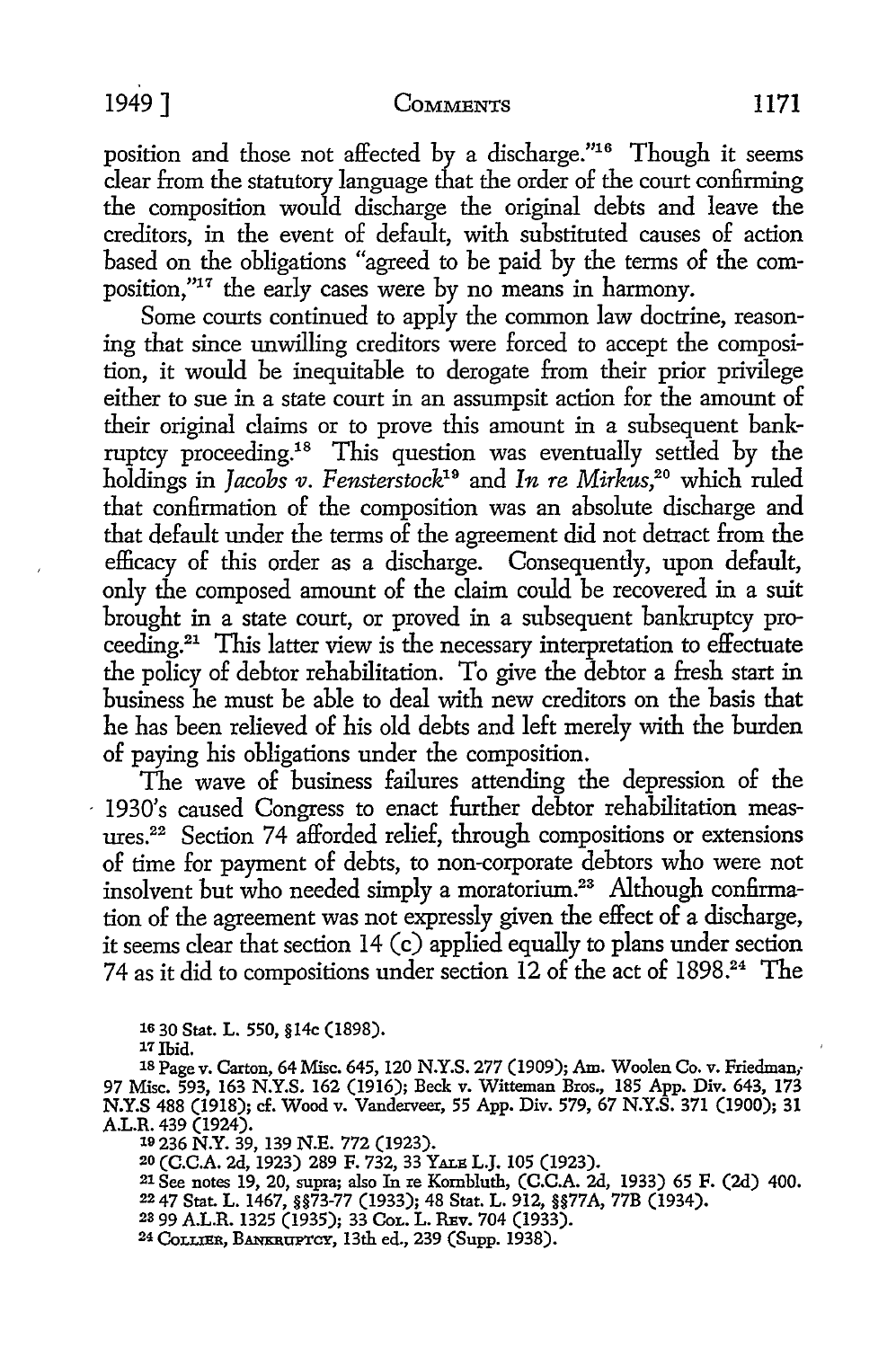terms of an extension agreement were held by one court to be sufficiently effective, even after default, to allow recovery only on the obligations due under the extension.25 Presumably, the same result would have been reached upon default under the terms of a composition, with the effect that distribution in a subsequent bankruptcy proceeding would be made on the basis of the composed rather than the original amount of the debts.

Section 77B, applicable to reorganization of corporate debtors, provided that upon final confirmation of the plan of reorganization by the bankruptcy court, the debtor was thereby discharged of his old debts and obligations.26 The same effect should have been given to this discharge provision as was accorded section 14 (c) in its application to compositions and extensions of individual debtors, although this question does not seem to have been litigated. Thus, upon failure of a confirmed plan of reorganization, the creditors affected would, in a subsequent liquidation or bankruptcy proceeding, have only those rights conferred by the terms of the plan.

# 2. Status of Claims Arising Subsequent to Confirmation after *Def a ult by Debtor*

vVhether claims arising after confirmation should be accorded priority over composed claims in a subsequent bankruptcy proceeding arguably should be made to hinge upon whether the composed creditors can prove to the amount of their original claims. If this were permitted, it would be an obvious injustice to compel the new creditors to share in the estate on a pro rata basis, as they have probably extended credit on the assumption that the debtor's sole liabilities are those represented by the composition. An examination of the reported cases prior to 1938 fails to disclose any consideration of these factors or determination of the status of new claims. Conceivably, one explanation is that prior to 1938 any bankruptcy following default was an indepenqent proceeding, for there was nothing in earlier legislation

25 Hartsfield Co. v. Stinson, 51 Ga. App. 155, 179 S.E. 819 (1935). Under an extension agreement there is no discharge of any part of the original claims. Thus, the problem of revival does not directly arise. But the analogous question, whether default allows a creditor immediately to sue for the entire debt, was presented in the Hartsfield case, and answered in the negative. The statutory language expressly provided for disposition of the case where there was a default under an extension. By implication it probably covered composition also. Kinnane, "Some Aspects of Section Seventy-Four of the Bankruptcy Act," 9 NOTRE DAMB Law. 291 (1934).

2s 48 Stat. L. 912, §77B (1934).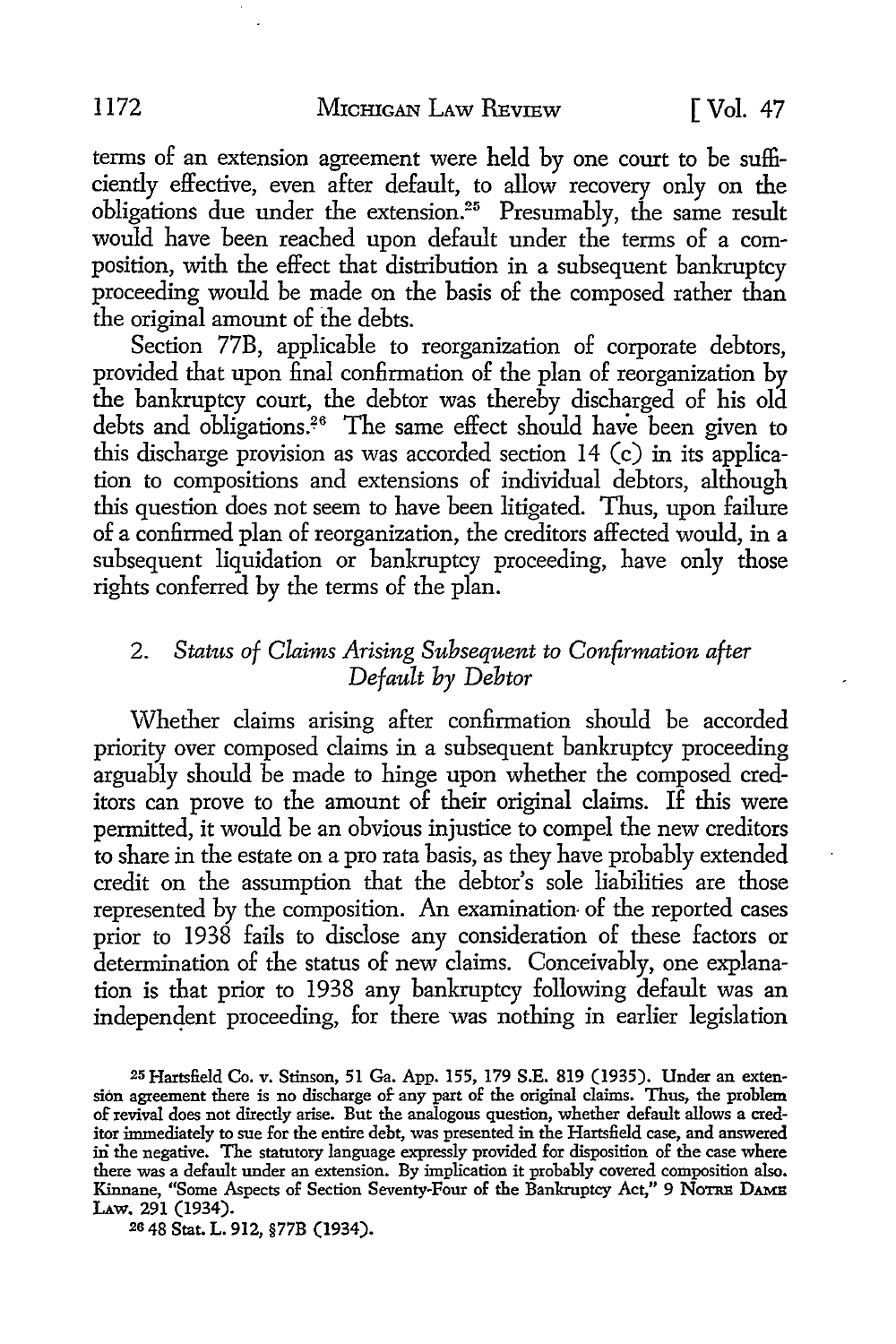#### 1949] COMMENTS ll73

providing for retention of jurisdiction by the court and allowing it to dismiss the composition and institute bankruptcy in the same proceeding.<sup>27</sup> Thus both old and new claims, being in existence at the time of commencing of a bankruptcy, were provable in that proceeding and shared pro rata. This is the equitable result where, as the later trend of authority indicated, default did not revive the composed claims.28

# B. CHAPTER XI ARRANGEMENTS UNDER THE CHANDLER ACT OF 193829

The relative rights of old and new creditors in a bankruptcy proceeding precipitated by default of a debtor upon the terms of an arrangement under chapter XI is dependent upon whether the court has retained jurisdiction after confirmation of the arrangement.<sup>30</sup> Only if jurisdiction has been retained does the statute expressly dictate the disposition to be made of the case upon default.<sup>31</sup> Apparently, if jurisdiction is not retained, a subsequent bankruptcy will be an independent proceeding.

From the time of filing the chapter XI petition until issuance of the order of confirmation, the court has complete jurisdiction over the debtor and his estate. The operation of the business during this period is a court operation, with a trustee, receiver, or the debtor himself in possession, $32$  and for the purposes of preserving the estate during the formulation of a plan, the claims of those extending credit during this period are given priority under section 64 (a) (I). Unless otherwise stipulated in the plan of arrangement and in the confirma-

27 Section 74, which was added in 1933, did provide for liquidation, and perhaps bankruptcy, if the debtor defaulted in the performance of the plan. 47 Stat. L. 1467 (1933). See Kinnane, "Some Aspects of Section Seventy-Four of the Bankruptcy Act," 9 NOTRE DAMB LAW. 291 (1934). No cases have been found, however, dealing with the application of section 74 to the problem of interim debts, treated in this comment.

<sup>28</sup>*At* least, this result was reached upon failure of a plan of corporate reorganization under section 77B. Clinton Trust Co. v. Elliott Leather Co., (C.C.A. 2d, 1942) 132 F. (2d) 299; In re Michel, Maksic, & Feldman, (D.C. N.Y. 1942) 48 F. Supp. 23.

29 52 Stat. L. 905-916 (1938).

30 The similarities of §§482, 483 and 666, 667 to §§377, 378 indicate the same problems here discussed can arise under chapters XII and XIII. The problems can also arise under chapter X §236. There are no cases which have considered these questions. But see Clinton Trust Co. v. Elliott Leather Co., (C.C.A. 2d, 1942) 132 F. (2d) 299.

s1 52 Stat. L. 913, §377 (1938).

s2 52 Stat. L. 908. §332: id. 909, §§342, 343 (1938).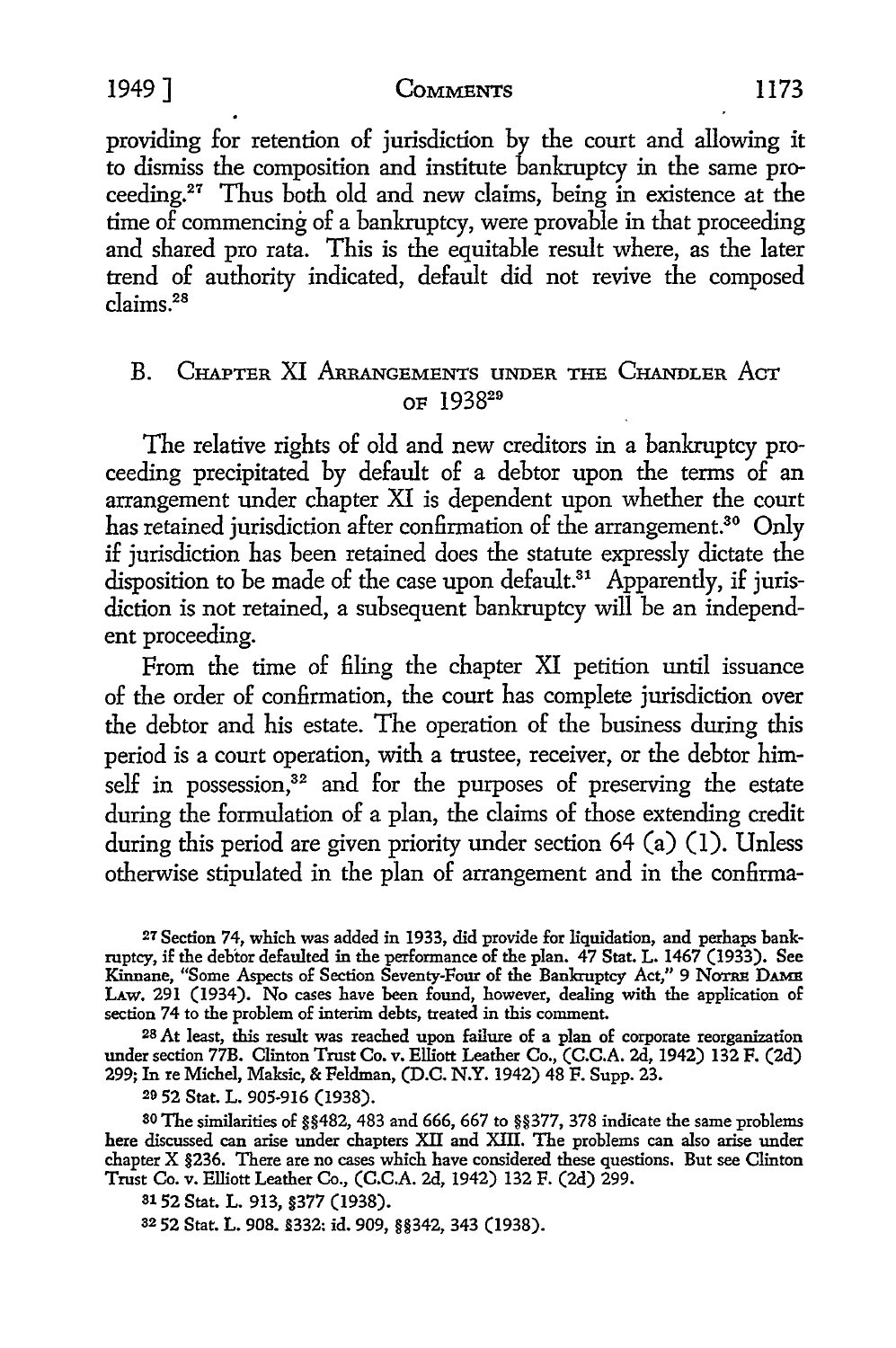tion order,<sup>33</sup> the court's jurisdiction for these purposes ceases upon confirmation, at which time title to the assets revests in the debtor.<sup>34</sup>

If jurisdiction is expressly retained, the question may arise as to whether it was retained merely for the purposes of section 377, providing for disposition of the case upon default, or to enable the court to retain the same control over the operation of the debtor's business as it had before confirmation. There is considerable variance in the few reported decisions concerning the language necessary to effect a retention of the latter type.<sup>35</sup> If this jurisdiction is desired, it should be clearly expressed in the order of confirmation, for rehabilitation contemplates that the debtor be permitted to resume operation of his business as quickly as possible, without judicial interference.<sup>36</sup>

# *I. Where Jurisdiction Has Been Retained after Confirmation of an Arrangement*

*a. Status of old debts in bankruptcy proceeding following default in the arrangement.* Section 371, essentially the same as section 14 (c) of the act of 1898, states that "The confirmation of an arrangement shall discharge a debtor from all his unsecured debts and liabilities provided for by the arrangement .... " As indicated previously, section 14 (c) of the act of 1898 was finally interpreted to mean that confirmation of a composition had the same effect as a discharge in an ordinary bankruptcy proceeding, and was unaffected by the debtor's subsequent default under the composition. Although chapter XI revised the composition procedure of the act of 1898, neither the terminology nor the policy pertaining to the effect of a confirmation was substantially altered. Therefore, unless other provisions of the Chandler Act demand a contrary result, the old debts should not be revived upon default in a chapter XI arrangement.

33 In re Independent Macaroni Co., (D.C. N.Y. 1942) 46 F. Supp. 813, 51 A.B.R. (n.s.) 50. Contra: In re Ohio Bldrs. & Milling, Inc., (C.C.A. 6th, 1942) 128 F. (2d) 165. Even though the plan contains no express provision for retention of jurisdiction, the court retains a residuum of jurisdiction for certain purposes, none of which is pertinent to the issue at hand. See 52 Stat. L. 912, 913, §§367(2), 367(3), 369, 370, 372, 386 (1938). See also id. 844 §2a (21).

34 52 Stat. L. 882, §70 (i) (1938).

35 Vogel v. Mohawk Electric Sales, (C.C.A. 2d, 1942) 126 F. (2d) 759; In re Irving Blee. Sup. Co., (D.C. N.Y. 1941) 41 F. Supp. 16, 48 A.B.R. (n.s.) 812; In re Irving Blee. Sup. Co., (D.C. N.Y. 1941) 46 A.B.R. (n.s.) 105; In re Plymack, (D.C. Cal. 1941) 48 A.B.R. (n.s.) 818; In re Gelardin, Inc., (D.C. N.Y. 1941) 41 F. Supp. 17.

36 Seedman v. Friedman, (C.C.A. 2d, 1942) 132 F. (2d) 290; In re Gelardin, Inc., (D.C. N.Y. 1941) 41 F. Supp. 17.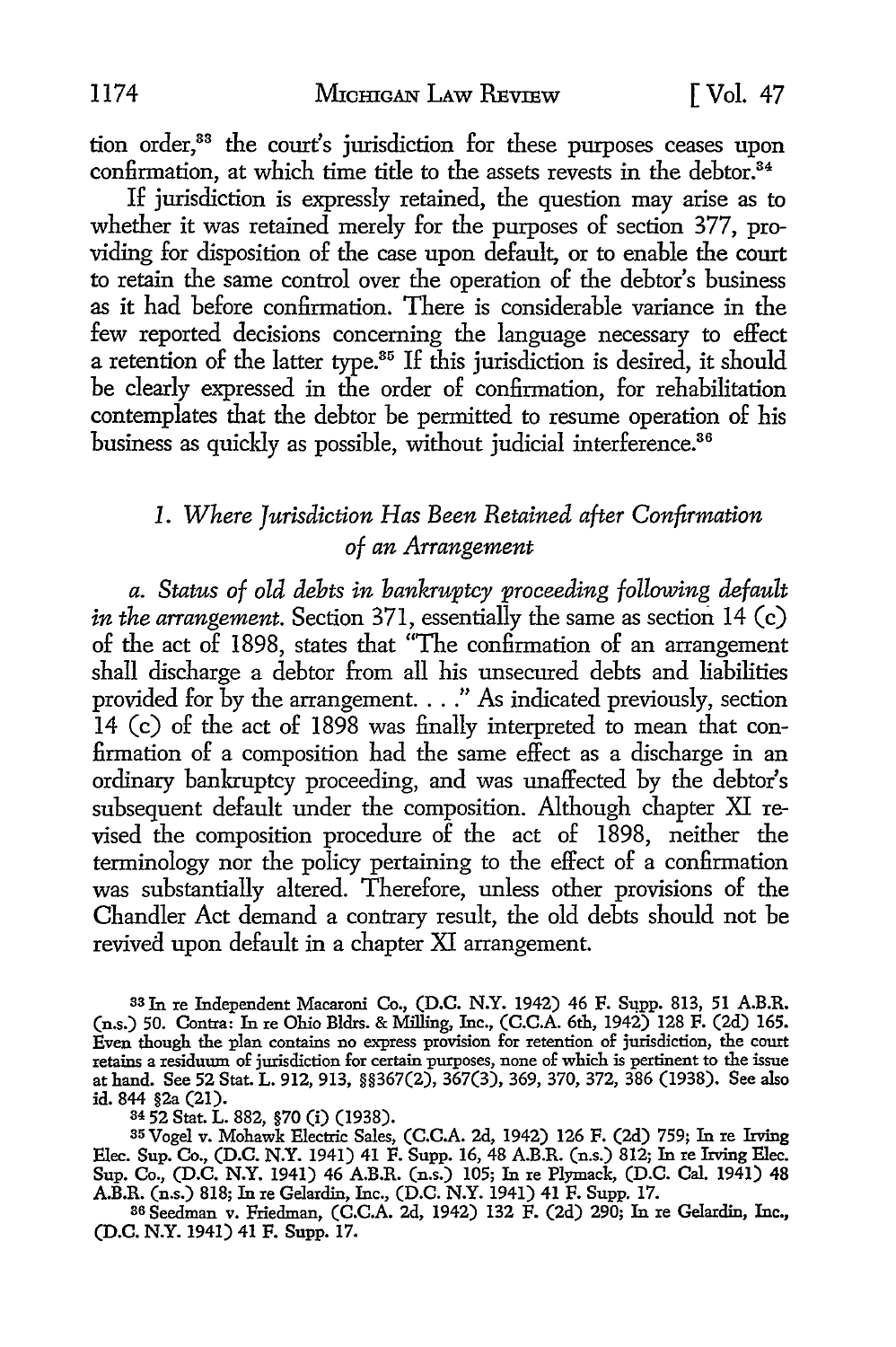#### 1949] COMMENTS 1175

In the only case where this question has been considered, *Vogel v*. *Mohawk Electric Sales Co.*,<sup>37</sup> the court reached the opposite conclusion. Although the issue was not directly presented for decision, Judge Learned Hand asserted that upon default "the 'arrangement proceeding' must be 'dismissed' and that of course revives the old debts."<sup>38</sup> No authority is cited in support of this view, but it is reconcilable with the idea expressed by the court that a dismissal of the proceeding under section 377 (1) is tantamount to a setting aside of the confirmation for fraud under section 386 (I). The confirmation order, being an integral part of the arrangement proceeding, is nullified upon dismissal of the proceeding and no longer stands as a discharge. Prior to 1938, the sole basis upon which a composition, once confirmed, could be vitiated by the court was fraud in its procurement.<sup>39</sup> Sincethe Chandler Act provided an additional basis, default where jurisdiction is retained, the court argued that these are but two methods of attaining the same end, that is, nullification of the arrangement proceeding, and thus the old debts should be revived in both instances. Under this view, a debtor could assert his original claim in an independent proceeding in a state court.

An intermediate approach, proposed in a leading textbook, is that confirmation is a discharge of the debt as a claim against the debtor, but does not destroy the debt as a claim in the proceeding. 40 Thus, upon default by the debtor, the old creditors could prove to the extent of their original claims in a subsequent bankruptcy, but could not recover this amount in an independent action in a state court. Absent new creditors, there is no serious objection to either result regarding revival.41 Possible inequities arise upon determination of the relative position of the old and new claims, however, and Judge Hand's reasoning as to revival has an undesirable effect upon the status of new claims.

*b. Status of new debts in bankruptcy proceeding following default in arrangement.* A strict interpretation of the statutory language reveals that those creditors who extend credit after confirmation do not participate in the subsequent bankruptcy proceeding. Section 355 provides that upon entry of an order pursuant to section 377 (I) or

37 (C.C.A. 2d, 1942) 126 F. (2d) 759, 55 HARV. L. REV. 1207 (1942).<br><sup>38</sup> Id. at 761.

30 In re Klein, Inc., (C.C.A. 2d, 1927) 22 F. (2d) 906.

40 8 CoLLIER, BANKRUPTCY, 14th ed., 1407 (1941). This theory has never been judicially considered.

41 Conceivably, difficulties might arise in the rare instance where the assets available for distribution in the bankruptcy exceed the amount of the participating arranged claims. If the theory of non-revival is pursued, what disposition should be made of such excess?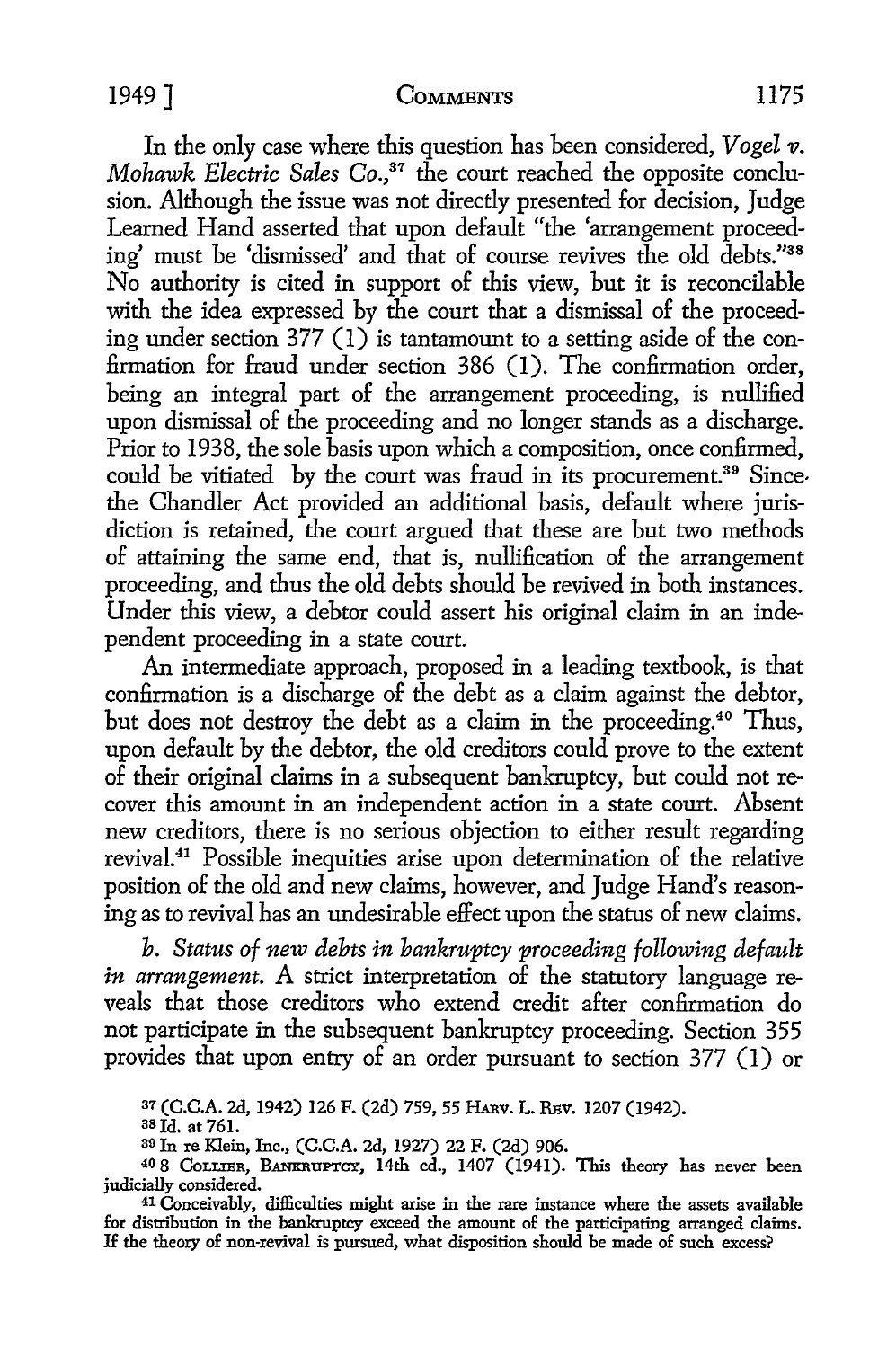(2) directing that bankruptcy be proceeded with "only such claims as are provable under section 63 of this act shall be allowed. . . ." Claims, to be provable under section 63, must be in existence at the time of the £ling of the bankruptcy petition, where a chapter XI petition is filed pending bankruptcy,<sup>42</sup> or at the time of the filing of the chapter XI petition where it is an original petition.<sup>43</sup> In either situation, the claims of new creditors arise too late to be eligible to participate in the bankruptcy proceeding.<sup>44</sup> However, the new creditors may proceed against the property acquired by the debtor after con firmation, for the trustee in the subsequent bankruptcy gets title to only that property which comprised the debtor's estate at the time of confirmation. $45$ 

This result is so inequitable that the courts have been astute to find means of avoiding it. Several courts have treated the new claims as expenses of administration, according them priority under section 64 (a)  $(1)$ .<sup>46</sup> This approach presupposes retention of such jurisdiction as to give the court supervisory powers over the operation of the debtor's business after confirmation. The courts have been overly indulgent in inferring a retention of this type of jurisdiction. Thus, an order of confirmation retaining jurisdiction "over the debtor and his property until consummation of his plan" has been construed as vesting this degree of control and supervision in the court.<sup>47</sup> As previously indicated, continued judicial tutelage of the business usually has an unfavorable effect upon the speedy rehabilitation of the debtor.

A second method, adopted in *Vogel v. Mohawk Electric Sales*  Co.,<sup>48</sup> attributes priority status to the new claims under section 64  $(b)$ . This section provides that "Debts contracted  $\ldots$  after confirmation of an arrangement, shall in the event of a . . . setting aside of the confirmation, have priority and be paid in full in advance of the payment of the debts which were provable in the . . . arrangement pro-

42 52 Stat. L. 913, §378 (1) (1938).

48 52 Stat. L. 913, §378 (2) (1938).<br>44 8 Collier, Bankruptcy, 14th ed., 1409 at 1410 (1941); contra: In re Ohio Bldrs. & Milling, Inc., (D.C. Ohio 1941) 50 A.B.R. (n.s.) 830.

45 52 Stat. L: 879, §70 (a) (1938).<br><sup>46</sup> In re Irving Elec. Sup. Co., (D.C. N.Y. 1941) 41 F. Supp. 16, 48 A.B.R. (n.s.) 812; In re Irving Elec. Sup. Co., (D.C. N.Y. 1941) 46 A.B.R. (n.s.) 105; In re Plymack, (D.C. Cal. 1941) 48 A.B.R. (n.s.) 818; contra: In re Gelardin, Inc., (D.C. N.Y. 1941) 41 F. Supp. 17.

47 In re Plymack, (D.C. Cal. 1941) 48 A.B.R. (n.s.) 818. See also other cases cited in note 46, supra.

<sup>48</sup>(C.C.A. 2d, 1942) 126 F. (2d) 759. See also In re Ascher, (D.C. N.Y. 1949) C.C.H. BANKR. LAW REP. 156,407.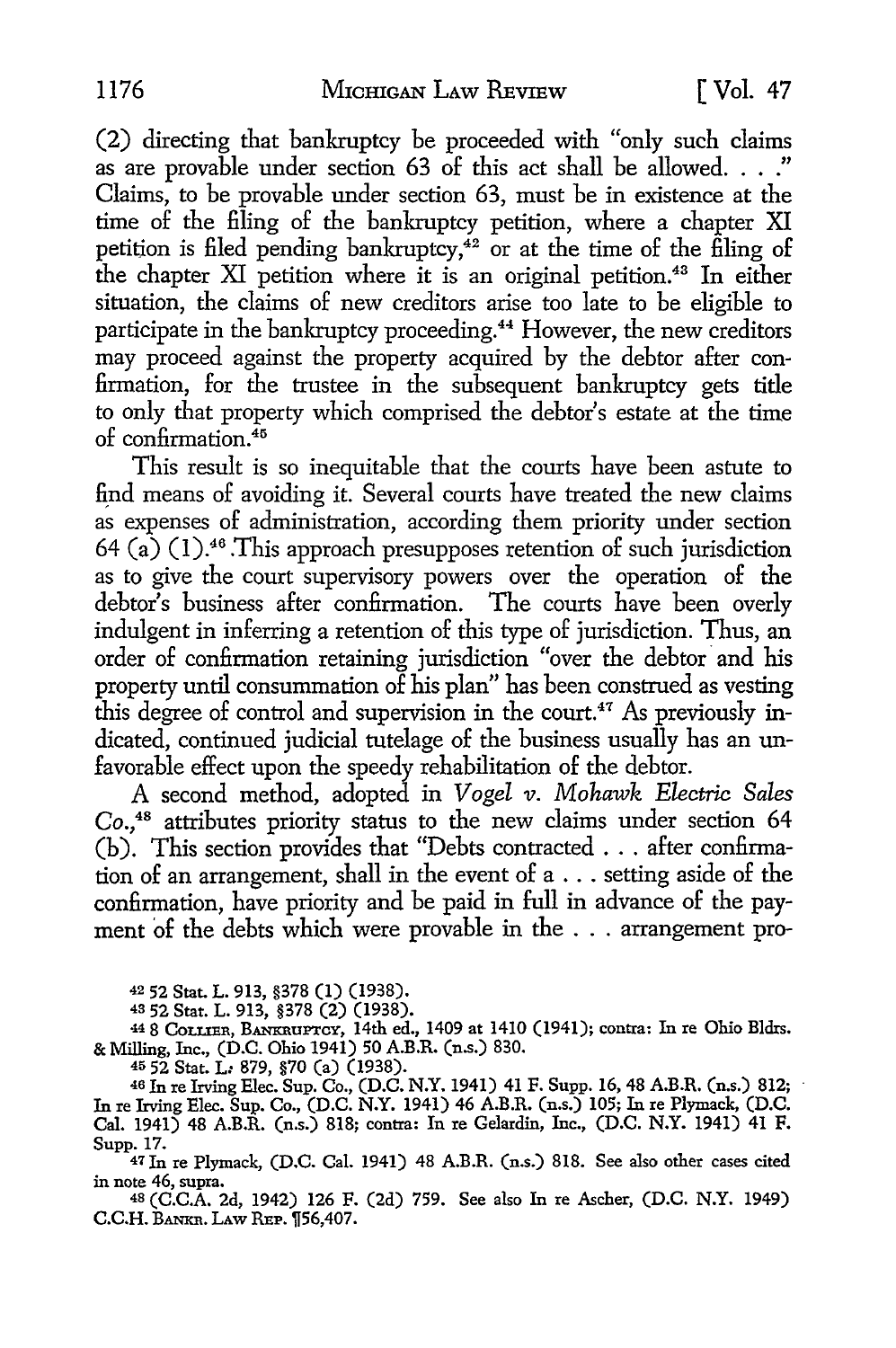#### 1949] COMMENTS 1177

ceeding. . . ." Since a "dismissal" of the arrangement proceedings under section 377 (I) was held equivalent to a "setting aside," section 64 (b) became operative, giving the new claims priority.49 Without citation of authority or explanation, the court asserted that the claims of new creditors were provable in a subsequent bankruptcy. If this were correct, new claims could share pro rata with those arranged. Having decided that default revived the original debts, however, the court felt it necessary to accord priority to the new claims, for the debtor would not be able to obtain new credit unless the new creditors were assured that some favorable position would be given their claims.

The court rejected the argument that new creditors might be less likely to anticipate failure of the arrangement because of fraud in its procurement than because of default in performance; it therefore felt that Congress did not intend to give more protection to the creditor in the former instance than in the latter. Although new creditors are injured to the same extent regardless of the reason for the failure of the arrangement, their anticipations may be less justified where failure is attributable to default. New creditors should realize that the probability of success in performance of the arrangement may have changed materially since the court's determination that the plan was feasible. Subsequent events, however, could have no effect upon the accuracy of the court's original finding that the plan was not procured by fraud. Moreover, new creditors have more adequate facilities for determining the current financial condition of the debtor than they have for discovering antecedent fraud. Thus, restitution in the form of priority is more justified where the creditor relies on the apparent absence of fraud than where he relies upon the judicial opinion that the plan is likely to succeed.

Any determination of the relative rights of old and new creditors must be made with recognition that the fundamental policy of chapter XI is the rehabilitation of the honest but unfortunate debtor.<sup>50</sup> In one respect, the reasoning of the *Vogel* case furthers rehabilitation, for it aids the debtor in securing new credit by giving priority status to claims arising after confirmation. However, unless the old creditors agree to the arrangement, the debtor will have no occasion for seeking new credit. To implement rehabilitation it is necessary to grant a more favorable position to the claims of old creditors than that allowed by

<sup>49</sup> In a similar case, In re Ohio Bldrs. & Milling, Inc., (D.C. Ohio 1941) 50 A.B.R. (n.s.) 830, the court expressly refused to equate "dismissal" to "setting aside," and thus denied priority to the new claims under section 64 b.

<sup>50</sup> In re Western Steel & Equip. Corp. (D.C. Ore. 1940) 45 A.B.R. (n.s.) 361.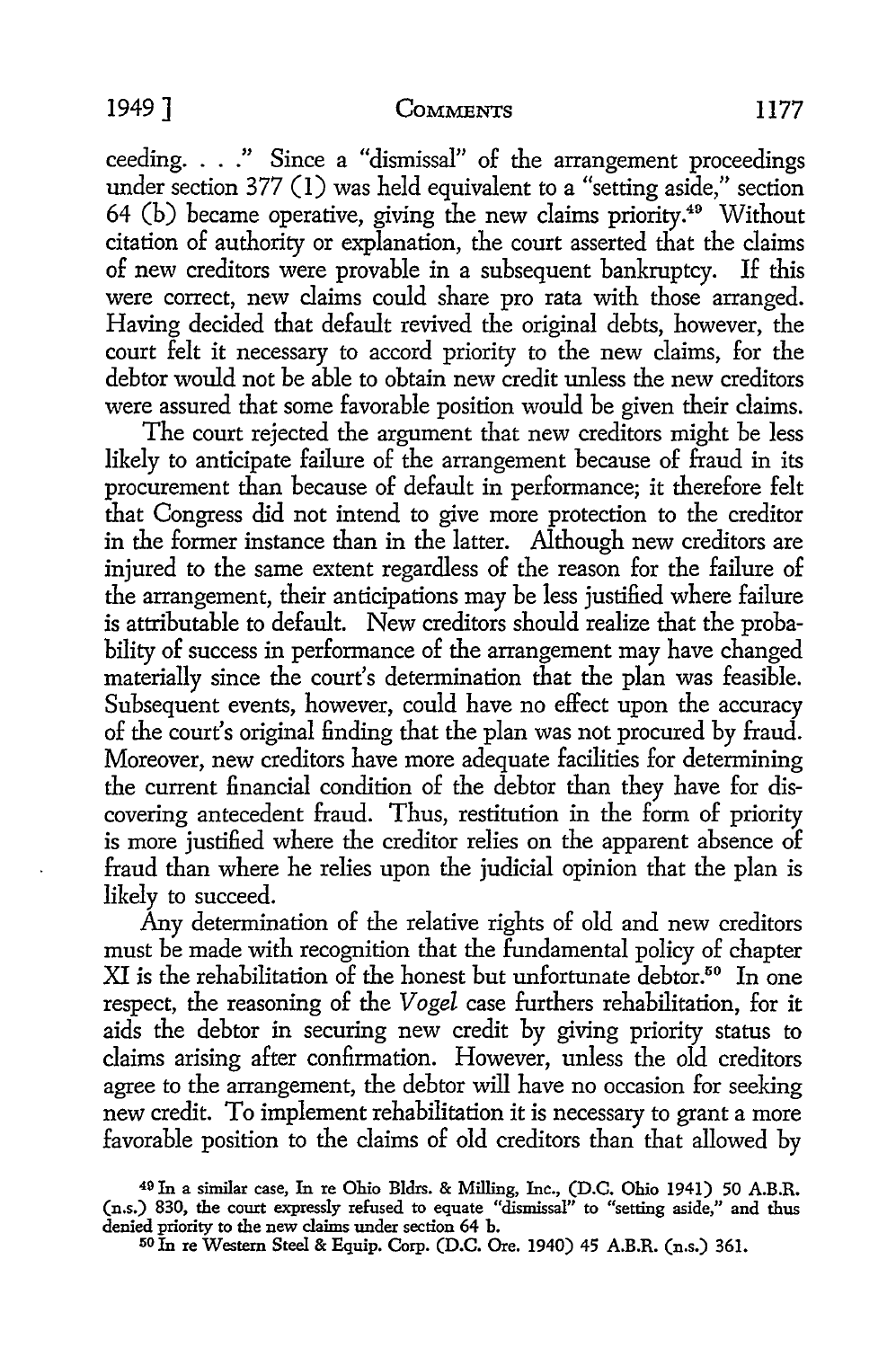the *Vogel* case, in order *to* encourage their participation in an arrangement, and discourage their predisposition toward liquidation in a straight bankruptcy proceeding.51 This result can be achieved by permitting equal participation in the bankruptcy proceeding of the new claims with the old, as scaled down. This scheme effects the proper balance between providing an incentive *to* old creditors *to*  approve the plan, and *to* new creditors *to* extend credit after confirmation.

# 2. Where Jurisdiction Has Not Been Retained after Confirmation *of an Arrangement*

Where jurisdiction has not been retained to allow dismissal of the arrangement proceeding pursuant *to* section 377, a bankruptcy proceeding following the default is an independent action. This action leaves the arrangement proceeding undisturbed and renders inapplicable the argument advanced in the *Vogel* case in favor of reviving the old claims. The confirmation order remains effective as a discharge and the old claims are provable only *to* their arranged amounts. No difficulty arises as *to* provability of new claims, since they are in existence at the time of filing the independent bankruptcy petition. Obviously, the view that "dismissal" is synonymous with "setting aside" for the purpose of granting priority under section 64 (b) has no application, and the new claims share on a parity with the old, as arranged.

Section 377 makes possible the institution of bankruptcy against the debtor in the arrangement proceeding, in order · *to* allow creditors *to* force the debtor into bankruptcy after default without the commission of an act of bankruptcy. The operation of this provision is made dependent upon retention of jurisdiction by the court, solely *to* comply with the doctrine that judicial orders are enforceable only where the court has jurisdiction over the parties or their property. Therefore, this retention of jurisdiction should not be made the basis for a distinction in the treatment accorded the relative status of the two classes of creditors. As between them, the same result should follow regardless of the means by which the subsequent bankruptcy proceeding is commenced.

<sup>51</sup>Jn re Ohio Bldrs. & Milling, Inc., (D.C. Ohio 1941) 50 A.B.R. (n.s.) 830.